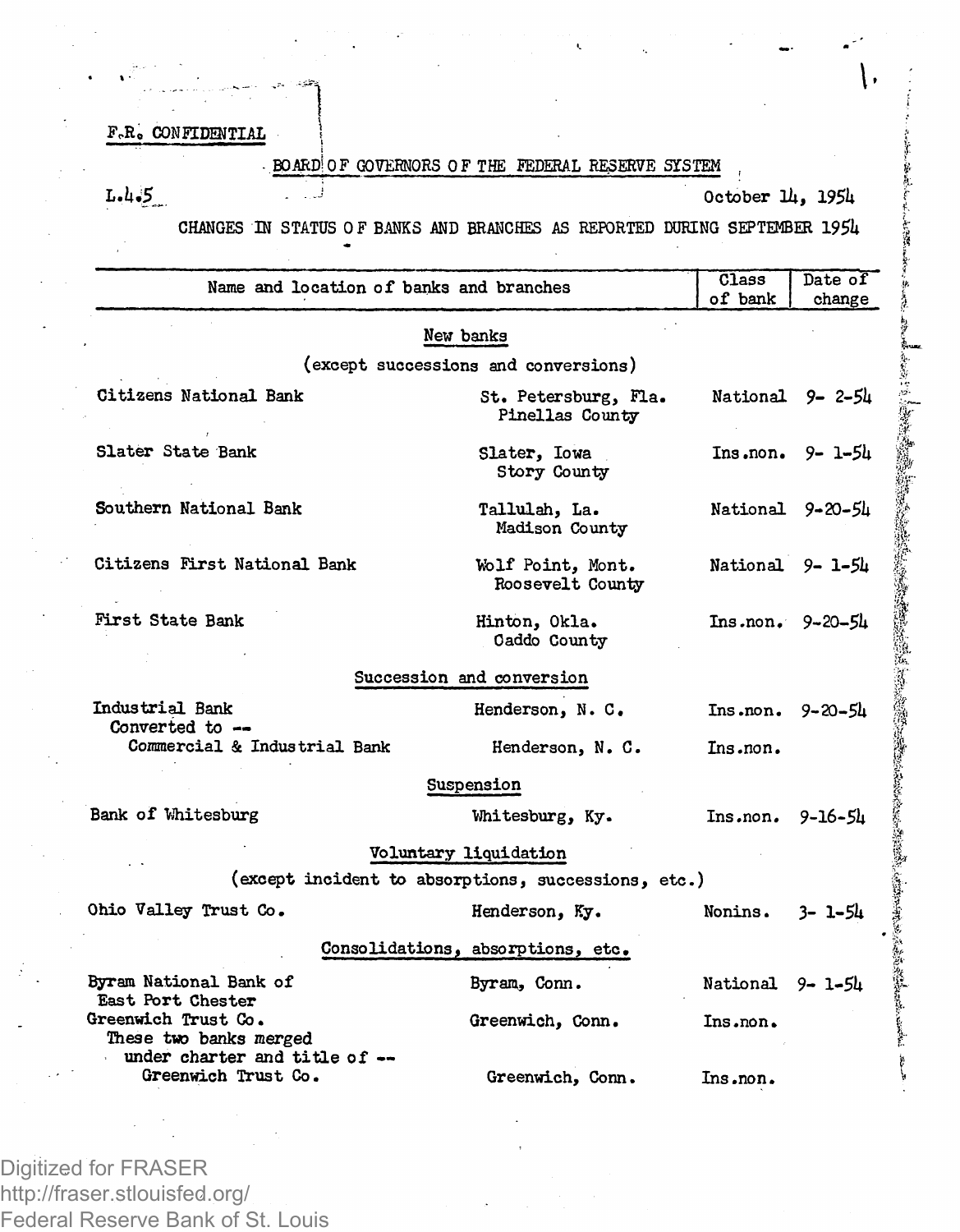THIS COMPILATION IS DERIVED LARGELY FROM SECONDARY SOURCES. F.R. CONFIDENTIAL NOT AN OFFICIAL REPORT OF CHANGES IN THE BANKING STRUCTURE.

## BOARD OF GOVERNORS OF THE FEDERAL RESERVE SYSTEM

**L.U.5** (Supplement) October *22, 195k*

١A

CHANGES IN STATUS OF BANKS AND BRANCHES AS REPORTED DURING SEPTEMBER *195k*

|                                         | Class   | Date of<br>$\mathbf{I}$ |
|-----------------------------------------|---------|-------------------------|
| Name and location of banks and branches | of bank | change                  |

The following item was incorrectly reported in this statement dated October **ill, 195k:**

Suspension

**Bank of Miitesburg Whitesburg, Ky. Ins.non. 9-16-5U**

**This should have been reported as:**

Suspension

**Bank** of Whitesville *Mhitesville*, Ky. **Ins.non.**  $9-\frac{16-5\mu}{2}$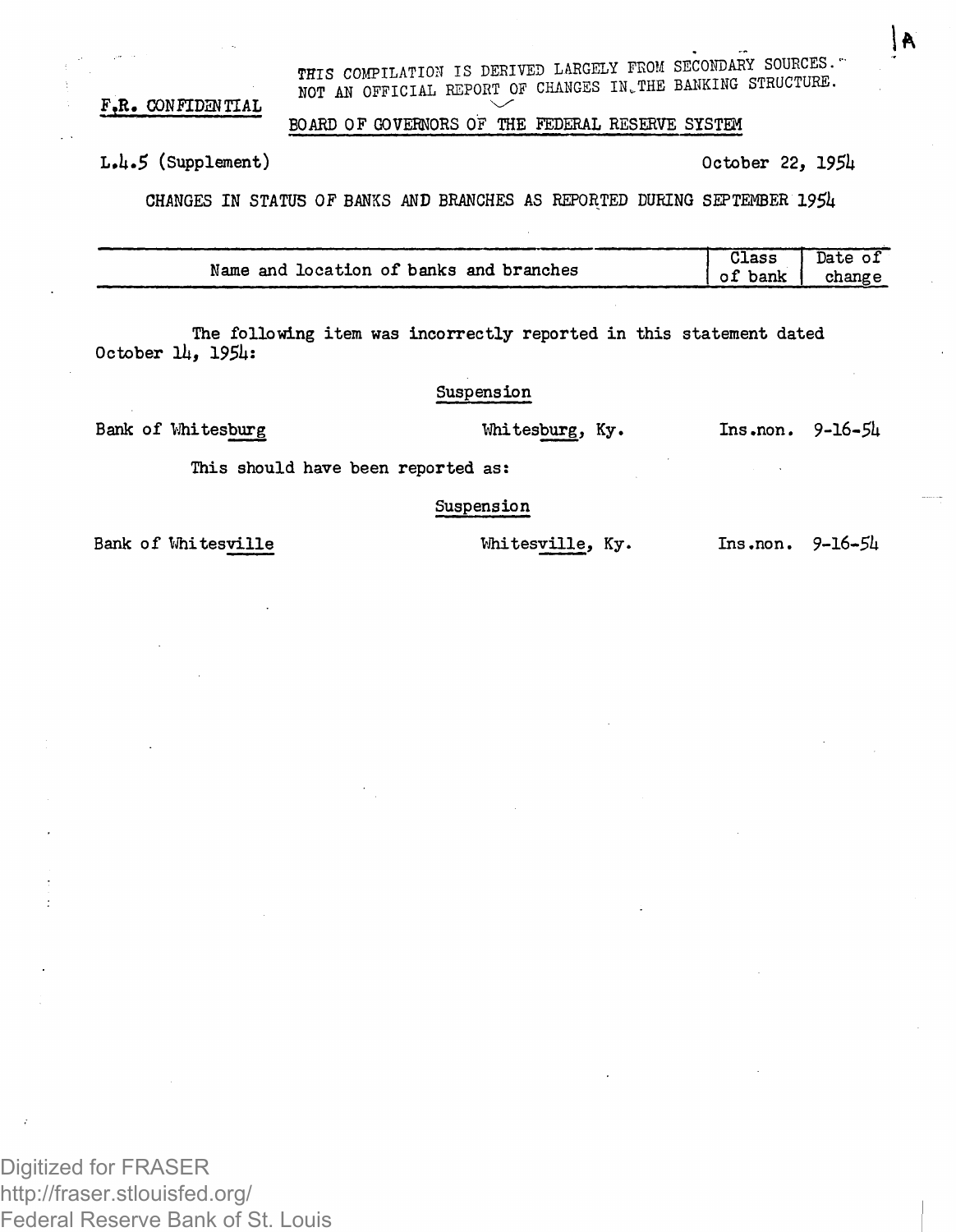| Name and location of banks and branches                                                                                        |                                          | Class<br>of bank                 | Date of<br>change |  |  |
|--------------------------------------------------------------------------------------------------------------------------------|------------------------------------------|----------------------------------|-------------------|--|--|
| Consolidations, absorptions, etc. (Cont'd)                                                                                     |                                          |                                  |                   |  |  |
| Marine National Bank<br>Þ<br>Absorbed by --                                                                                    | Chicago, Ill.                            |                                  | National 9-20-54  |  |  |
| Central National Bank                                                                                                          | Chicago, Ill.                            | National                         |                   |  |  |
| Bankers Trust Co.<br>Absorbed by --                                                                                            | Gary, Ind.                               | Nonins.                          | $6 - 28 - 54$     |  |  |
| Gary National Bank                                                                                                             | Gary, Ind.                               | National                         |                   |  |  |
| First National Bank<br>Absorbed by --                                                                                          | Buechel, Ky.                             |                                  | National 8-23-54  |  |  |
| First National Bank                                                                                                            | Louisville, Ky.                          | National                         |                   |  |  |
| Produce National Bank<br>Absorbed by --                                                                                        | South Deerfield, Mass.                   | National 9-4-54                  |                   |  |  |
| First National Bank & Trust Co.                                                                                                | Greenfield, Mass.                        | National                         |                   |  |  |
| Farmers State Bank<br>National Bank of Jackson<br>These two banks consolidated                                                 | Grass Lake, Mich.<br>Jackson, Mich.      | Ins.non.<br>National             | 9- 1-54           |  |  |
| under charter and title of --<br>National Bank of Jackson                                                                      | Jackson, Mich.                           | National                         |                   |  |  |
| Bank of Clarksdale<br>Commercial & Savings Bank<br>These two banks merged<br>under charter and title of --                     | Clarksdale, Miss.<br>Friars Point, Miss. | Ins.non.<br>Ins.non.             | 9- 1-54           |  |  |
| Bank of Clarksdale                                                                                                             | Clarksdale, Miss.                        | Ins.non.                         |                   |  |  |
| First National Bank<br>Absorbed by --                                                                                          | Clarington, Ohio                         | National 9-20-54                 |                   |  |  |
| First National Bank                                                                                                            | Powhatan Point, Ohio                     | National                         |                   |  |  |
| First National Bank<br>Absorbed by --                                                                                          | Hinton, Okla.                            | National 9-20-54                 |                   |  |  |
| <b>First State Bank</b>                                                                                                        | Hinton, Okla.                            | Ins.non.                         |                   |  |  |
| Bristol Trust Co.<br>Southampton State Bank<br>These two banks merged<br>under charter of Bristol<br>Trust Co. and title of -- | Bristol, Pa.<br>Southampton, Pa.         | $Insnon$ , $9-13-5h$<br>Ins.non. |                   |  |  |
| Delaware Valley Bank & Trust Co.                                                                                               | Bristol, Pa.                             | Ins.non.                         |                   |  |  |
| First National Bank<br>First National Bank of Monongahela City<br>These two banks consolidated                                 | McKeesport, Pa.<br>Monongahela, Pa.      | National 9-1-54<br>National      |                   |  |  |
| under charter and title of --<br>First National Bank                                                                           | McKeesport, Pa.                          | National                         |                   |  |  |

**¥ :>** 

*w*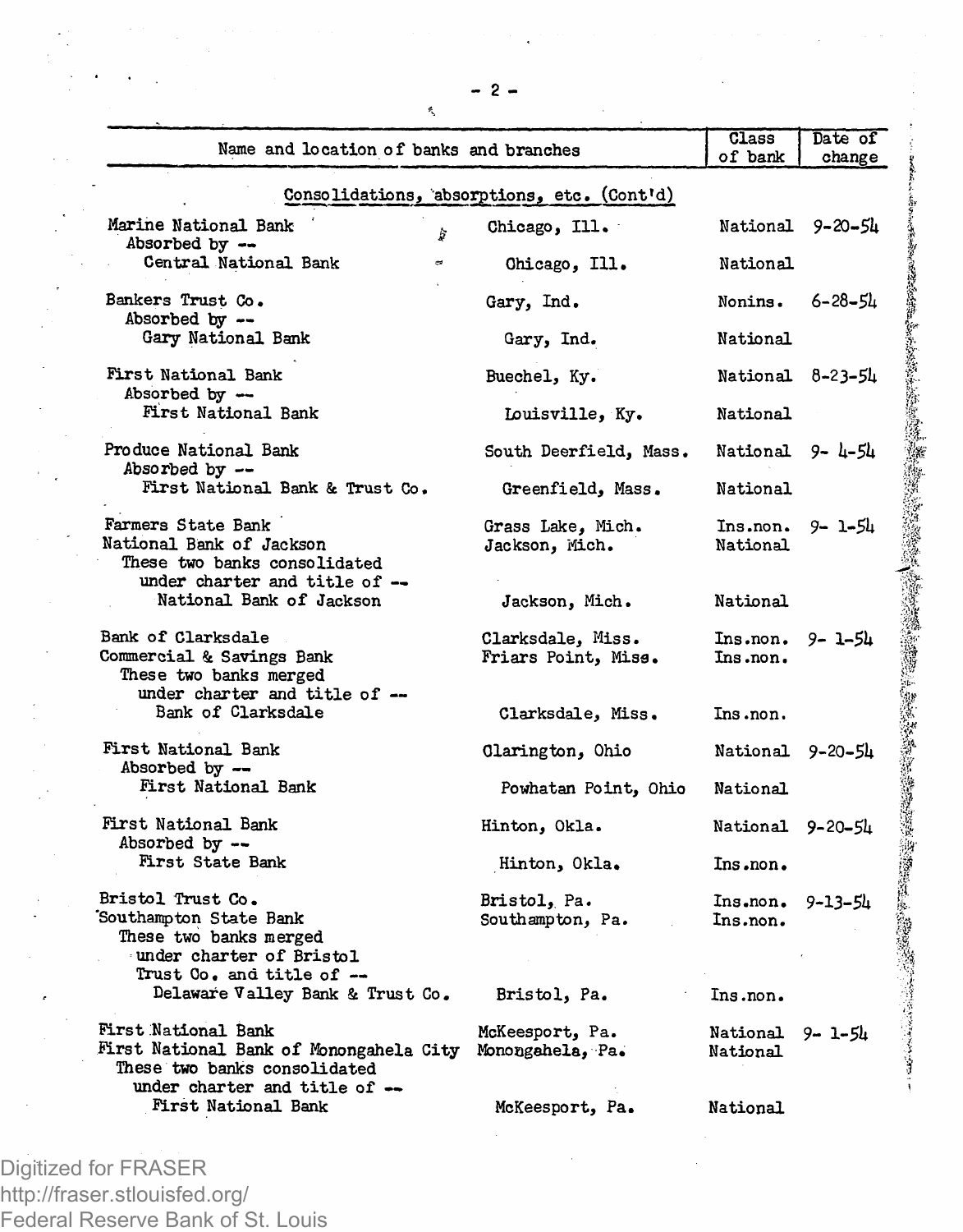|                                                                                                                                                                                        |                                                                                                           | Class                 | Date of       |
|----------------------------------------------------------------------------------------------------------------------------------------------------------------------------------------|-----------------------------------------------------------------------------------------------------------|-----------------------|---------------|
| Name and location of banks and branches                                                                                                                                                |                                                                                                           | of bank               | change        |
|                                                                                                                                                                                        | Consolidations, absorptions, etc. (Cont'd)                                                                |                       |               |
| Broad Street Trust Co.<br>Northwestern National Bank<br>These two banks merged                                                                                                         | Philadelphia, Pa.<br>Philadelphia, Pa.                                                                    | Ins.non.<br>National  | $9 - 13 - 51$ |
| under charter and title of --<br>Broad Street Trust Co.                                                                                                                                | Philadelphia, Pa.                                                                                         | Ins.non.              |               |
| Admissions of State banks to Federal Reserve Membership                                                                                                                                |                                                                                                           |                       |               |
| North Fork Bank & Trust Co.                                                                                                                                                            | Mattituck, N.Y.                                                                                           | Ins.non.              | 9-16-54       |
| Bank of Virginia                                                                                                                                                                       | Richmond, Va.                                                                                             | Ins.non.              | $9 - 10 - 5h$ |
|                                                                                                                                                                                        | Changes in name or location                                                                               |                       |               |
| Springdale Bank & Trust Co.<br>Name changed to --<br>Security Bank & Trust Co.                                                                                                         | Stamford, Conn.                                                                                           | Member                | 9- 1-54       |
| Springs State Bank<br>Designation of location changed to --<br>(No actual change in location -<br>community formerly known as<br>Sulphur Springs was annexed to<br>the city of Tampa.) | Sulphur Springs, Fla.<br>Tampa. Fla.                                                                      | $Insnon. 1 - -54$     |               |
| Commerce National Bank<br>Name changed to $-$<br>National Bank of Toledo                                                                                                               | Toledo, Ohio                                                                                              | National 9-1-54       |               |
| Harleysville National Bank<br>Name changed to --<br>Harleysville National Bank & Trust Co.                                                                                             | Harleysville, Pa.                                                                                         | National 9-1-54       |               |
|                                                                                                                                                                                        | Branches established                                                                                      |                       |               |
|                                                                                                                                                                                        | (including branches at military and other Government<br>establishments and banks converted into branches) |                       |               |
| Greenwich Trust Co.<br>Byram Office<br>(Formerly Byram National Bank of<br>East Port Chester)                                                                                          | Greenwich, Conn.<br>1 South Water Street<br>Byram, Conn.<br>Fairfield County                              | Ins <sup>2</sup> non. | 9- 1-54       |
| First National Bank<br>Buechel Branch<br>(Formerly First National Bank)                                                                                                                | Louisville, Ky.<br>Buechel & Farmview Avenue<br>Buechel, Ky.<br>Jefferson County                          | National              | 8–23–54       |

Digitized for FRASER http://fraser.stlouisfed.org/ Federal Reserve Bank of St. Louis

 $\bar{z}$ 

 $\ddot{\phantom{a}}$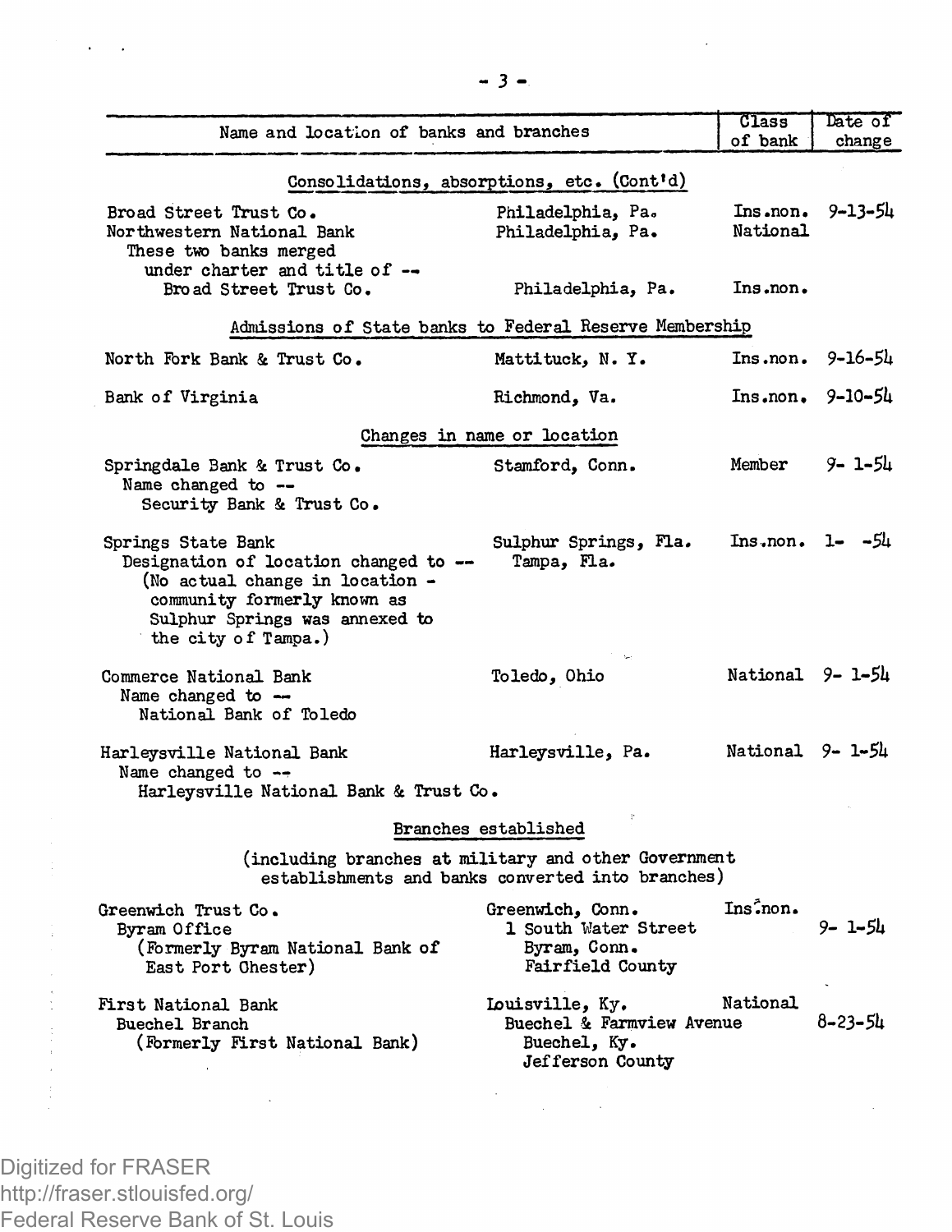| Name and location of banks and branches                                                       |                                                                                                           | Class<br>of bank | Date of<br>change |
|-----------------------------------------------------------------------------------------------|-----------------------------------------------------------------------------------------------------------|------------------|-------------------|
|                                                                                               | Branches established (Cont'd)                                                                             |                  |                   |
|                                                                                               |                                                                                                           |                  |                   |
|                                                                                               | (including branches at military and other Government<br>establishments and banks converted into branches) |                  |                   |
| National Bank of Commerce<br>South Portland Branch<br>(De novo)                               | Portland, Me.<br>15 Hinckley Drive<br>South Portland, Me.<br>Cumberland County                            | National         | 9-2-54            |
| First National Bank & Trust Co.<br>South Deerfield Office<br>(Formerly Produce National Bank) | Greenfield, Mass.<br>South Deerfield. Mass.<br>Franklin County                                            | National         | 9- 2-54           |
| Grosse Pointe Bank                                                                            | Grosse Pointe, Mich.                                                                                      | Member           |                   |
| Grosse Pointe Farms Branch<br>(De novo)                                                       | 93 Kercheval Avenue<br>Grosse Pointe Farms, Mich.<br>Wayne County                                         |                  | 9–15–54           |
| National Bank of Jackson<br>Grass Lake Office<br>(Formerly Farmers State Bank)                | Jackson, Mich.<br>115 East Michigan Avenue<br>Grass Lake, Mich.<br>Jackson County                         | National         | 9- 1-54           |
| Bank of Clarksdale<br>Friars Point Branch Office<br>(Formerly Commercial &<br>Savings Bank)   | Clarksdale, Miss.<br>Friars Point, Miss.<br>Coahoma County                                                | Ins.non.         | 9- 1-54           |
| First National Bank & Trust Co.<br>Boro Office<br>(De novo)                                   | Paterson, N. J.<br>380 Totowa Road<br>Totowa Borough, N. J.<br>Passaic County                             | National         | 9- 7-54           |
| North Jersey Trust Co.<br>Midland Park Branch<br>(De Novo)                                    | Ridgewood, N. J.<br>Godwin & Habben Avenues<br>Midland Park, N. J.<br>Bergen County                       | Member           | $9 - 20 - 51$     |
| City National Bank<br>East Side Branch<br>(De novo)                                           | Binghamton, N.Y.<br>149-153 Robinson Street<br>Binghamton, N. Y.<br>Broome County                         | National         | 9-14-54           |
| Bank of the Manhattan Co.<br>Branch $#20$<br>(De novo)                                        | New York, N.Y.<br>Member<br>249-46 Horace Harding Blvd.<br>Little Neck, N.Y.<br>Queens County             |                  | 9-10-54           |

**- li -**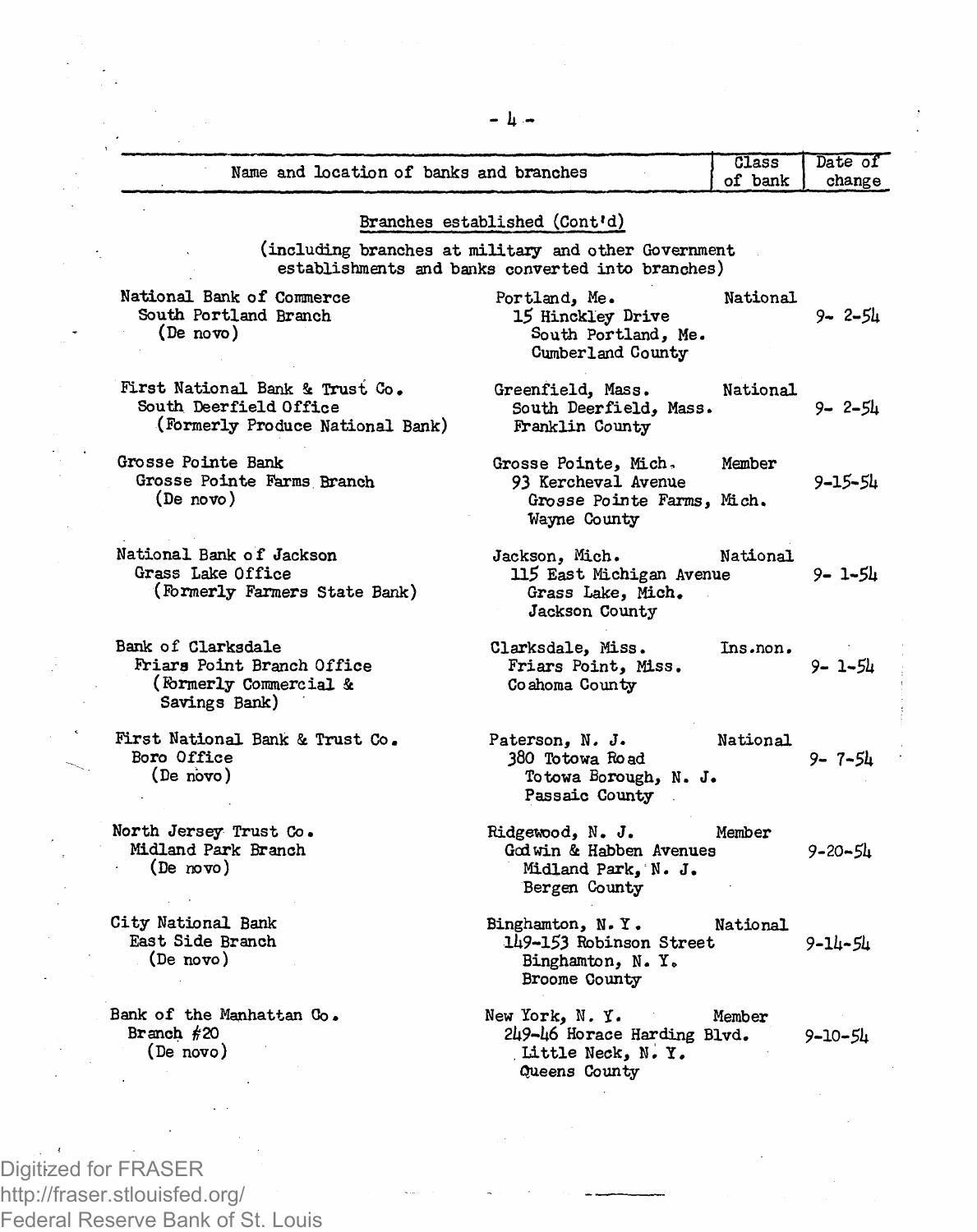| Name and location of banks and branches                                                     |                                                                                                           | Class<br>of bank | Date of<br>change |
|---------------------------------------------------------------------------------------------|-----------------------------------------------------------------------------------------------------------|------------------|-------------------|
|                                                                                             |                                                                                                           |                  |                   |
|                                                                                             | Branches established (Cont'd)                                                                             |                  |                   |
|                                                                                             | (including branches at military and other Government<br>establishments and banks converted into branches) |                  |                   |
| Franklin Savings Bank<br>50th Street Office<br>(De novo)                                    | New York, N.Y.<br>735 Ninth Avenue<br>New York, N.Y.<br>New York County                                   | Ins.non.         | 9-9-54            |
| Bank of Chapel Hill<br>Glen Lennox Branch<br>(De novo)                                      | Chapel Hill. N. C.<br>Glen Lennox Shopping Center<br>Chapel Hill, N. O.<br>Orange County                  | Ins.non.         | 9− 8−54           |
| Commercial & Industrial Bank<br>William Street Drive-In Branch<br>(De novo)                 | Henderson, N.C.<br>William & Arch Streets<br>Henderson, N.C.<br>Vance County                              | Ins.non.         | 9–22–54           |
| Commercial National Bank<br>Morehead City Branch<br>(De novo)                               | Kinston, N. C.<br>805 Arendell Street<br>Morehead City, N. C.<br>Carteret County                          | National         | 9- 1-51           |
| Peoples Savings Bank & Trust Co.<br>Dawson Street Branch<br>(De novo)                       | Wilmington, N. C.<br>1616 Dawson Street<br>Wilmington, N. C.<br>New Hanover County                        | Member           | 9-4-54            |
| Fifth-Third Union Trust Co.<br>Western Hills Plaza Branch<br>(De novo)                      | Cincinnati, Ohio<br>Glenway & Werk Avenue<br>Cincinnati, Ohio<br>Hamilton County                          | Member           | 9–30–54           |
| Third National Bank & Trust Co.<br>Eastown Branch<br>(De novo)                              | Dayton, Ohio<br>3894 Linden Avenue<br>Dayton, Ohio<br>Montgomery County                                   | National         | 9- 1-54           |
| First National Bank<br>Halsey Street Branch<br>(De novo)                                    | Portland, Ore.<br>10231 N. E. Halsey Street<br>Multnomah County, Oregon<br>$(P, 0,$ Portland)             | National         | $9 - 20 - 51$     |
| Delaware Valley Bank & Trust Co.<br>Southampton Branch<br>(Formerly Southampton State Bank) | Bristol, Pa.<br>Second Street Pike<br>Southampton, Pa.<br>Bucks County                                    | Ins.non.         | 9-13-54           |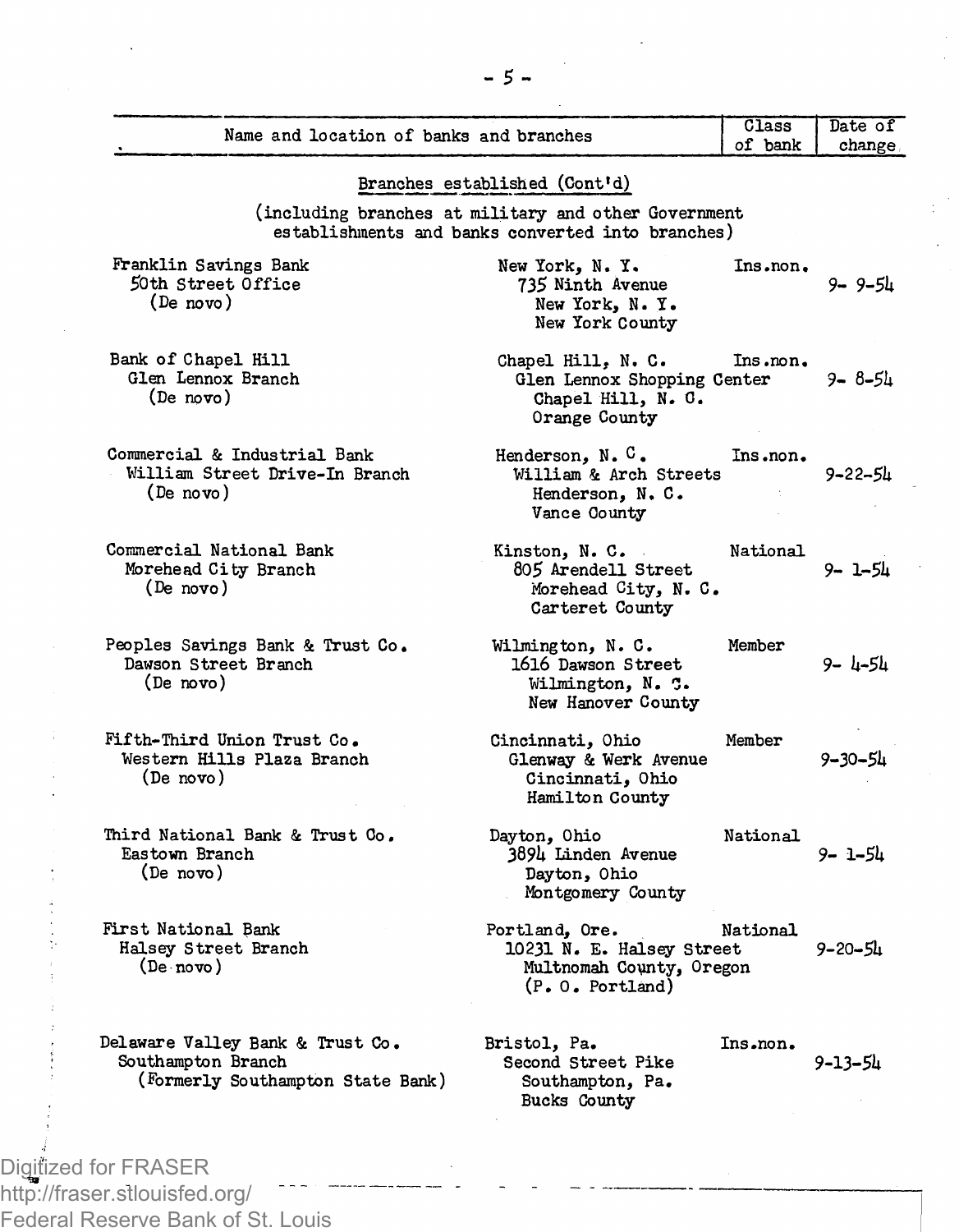| Name and location of banks and branches                                                                                                     |                                                                                                           | Class<br>of bank       | Date of<br>change |  |  |  |
|---------------------------------------------------------------------------------------------------------------------------------------------|-----------------------------------------------------------------------------------------------------------|------------------------|-------------------|--|--|--|
|                                                                                                                                             | Branches established (Cont'd)                                                                             |                        |                   |  |  |  |
|                                                                                                                                             | (including branches at military and other Government<br>establishments and banks converted into branches) |                        |                   |  |  |  |
| First National Bank<br>Monongahela Branch<br>(Formerly First National Bank)                                                                 | McKeesport, Pa.<br>Main & Fourth Streets<br>Monongahela, Pa.<br>Washington County                         | National               | 9- 1-54           |  |  |  |
| Broad Street Trust Co.<br>Northwestern Office<br>(Formerly Northwestern National<br>Bank)                                                   | Philadelphia, Pa.<br>Broad St. & Fairmount Ave.<br>Philadelphia, Pa.<br>Philadelphia County               | Ins.non.               | 9–13–54           |  |  |  |
| Upper Darby National Bank<br>Glendale Road Drive-In Office<br>(De novo)                                                                     | Upper Darby, Pa.<br>32 Glendale Road<br>Upper Darby, Pa.<br>Delaware County                               | National               | 9-14-54           |  |  |  |
| South Carolina National Bank<br>Mt. Pleasant Branch<br>(De novo)                                                                            | Charleston, S. C.<br>Mt. Pleasant, S. C.<br>Charleston County                                             | National               | 9-30-54           |  |  |  |
| Farmers Bank<br>Mauldin Branch<br>(De novo)                                                                                                 | Simpsonville, S.C.<br>Mauldin, S. C.<br>Greenville County                                                 | Ins.non.               | 9- 9-54           |  |  |  |
| Kingsport National Bank<br>Eastman Road Branch<br>(De novo)                                                                                 | Kingsport, Tenn.<br>1102 Eastman Road<br>Kingsport, Tenn.<br>Sullivan County                              | National<br>$\sim 100$ | 9-23-54           |  |  |  |
| First & Merchants National Bank<br>Kent Street Branch<br>(De novo)                                                                          | Radford. Va.<br>First & Kent Streets<br>Radford, Va.<br>Independent City                                  | National               | 9–27–54           |  |  |  |
| Campbell County Bank<br>Altavista Branch<br>(De novo)                                                                                       | Rustburg, Va.<br>Altavista, Va.<br>Campbell County                                                        | Ins.non.               | $9 - 7 - 54$      |  |  |  |
|                                                                                                                                             | Branches acquired by absorption or purchase                                                               |                        |                   |  |  |  |
| Broad Street Trust Co.<br>Acquired through merger and will<br>operate the 2 branches formerly<br>operated by Northwestern National<br>Bank. | Philadelphia, Pa.                                                                                         | $Insnon$ , $9-13-54$   |                   |  |  |  |

**I** 

**i i.**  &

http://fraser.stlouisfed.org/ Federal Reserve Bank of St. Louis

.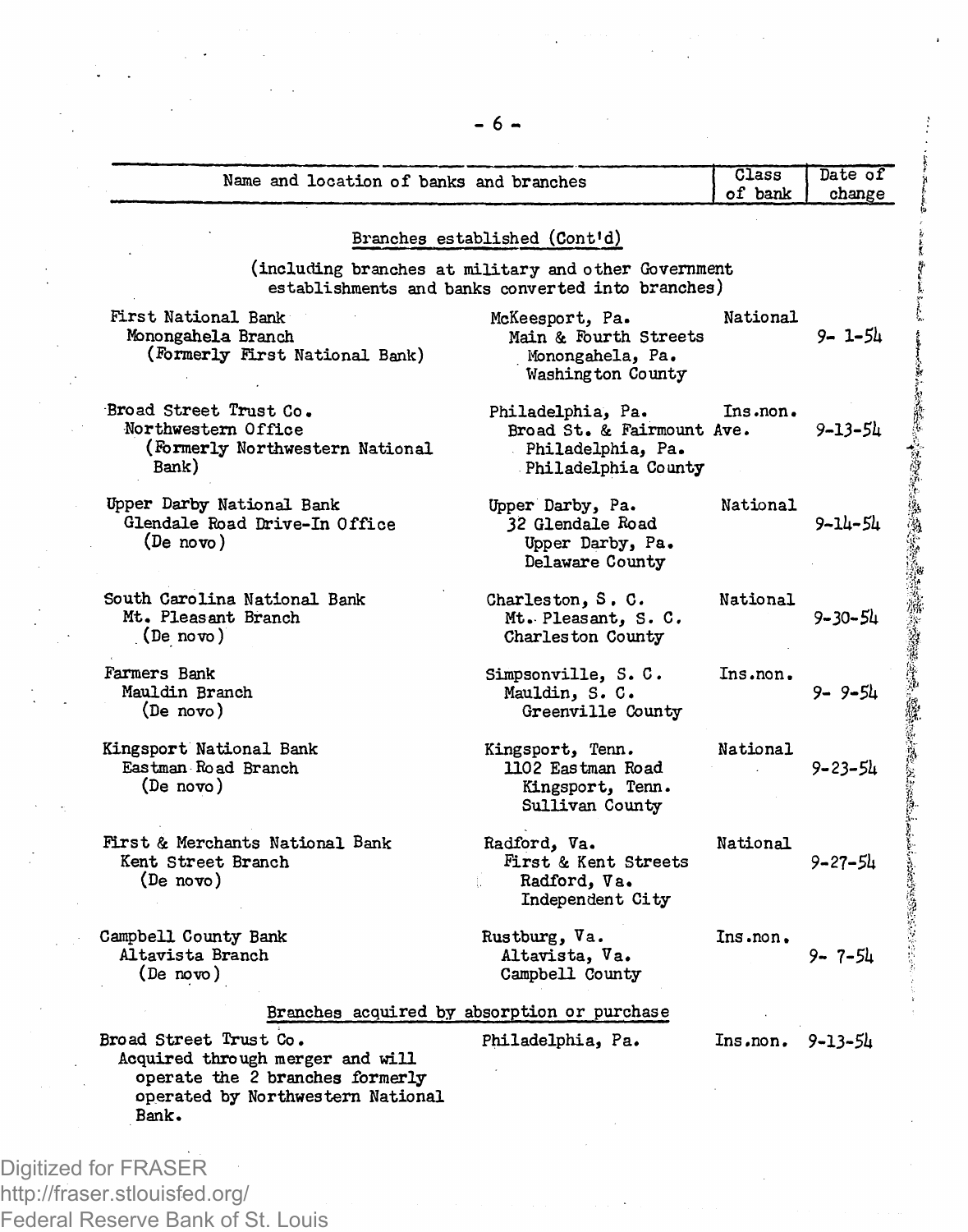| Name and location of banks and branches                                                                  |                                                                                               | Class<br>of bank | Date of<br>change |
|----------------------------------------------------------------------------------------------------------|-----------------------------------------------------------------------------------------------|------------------|-------------------|
|                                                                                                          | Branches discontinued                                                                         |                  |                   |
| First National Bank<br>Farmers Branch                                                                    | Mercer, Pa.<br>North Pitt & North Diamond<br>Streets                                          | National         | $9 - 7 - 54$      |
| Peoples Bank & Trust Co.<br>Main Street Branch                                                           | Chase City, Va.<br>159 Main Street                                                            | Member           | 9-9-54            |
|                                                                                                          | Changes in name or location of branches                                                       |                  |                   |
| American Trust Co.<br>Third-Palou Office<br>Moved from<br>Moved to<br>and renamed<br>Third-Revere Office | San Francisco, Calif.<br>4900 Third Street<br>5048 Third Street                               | Member           | 9-13-54           |
| Gilroy Branch<br>Moved from<br>Moved to                                                                  | Gilroy, Calif.<br>96 North Monterey Street<br>100 North Monterey Street                       |                  | 9–27–54           |
| Bank of America, N.T. & S.A.<br>Atascadero Branch<br>Moved from<br>Moved to                              | San Francisco, Calif.<br>Atascadero, Calif.<br>Palma Avenue & Traffic Way<br>5895 Traffic Way | National         | 9-20-54           |
| Colton Branch<br>Moved from<br>Moved to                                                                  | Colton, Calif.<br>204 North Eighth Street<br>395 North Eighth Street                          |                  | 9-13-54           |
| El Cerrito Branch<br>Moved from<br>Moved to                                                              | El Cerrito, Calif.<br>10393 San Pablo Avenue<br>10422 San Pablo Avenue                        |                  | 9-13-54           |
| Wilshire-Dunsmuir Branch<br>Moved from<br>Moved to<br>and renamed<br>Wilshire-Burnside Branch            | Los Angeles, Calif.<br>5501 Wilshire Blvd.<br>5527 Wilshire Blvd.                             |                  | 9-20-54           |
| Santa Rosa Branch<br>Moved from<br>Moved to                                                              | Santa Rosa, Calif.<br>Exchange Ave. between<br>3rd and 4th Streets<br>637 Fourth Street       |                  | 9-27-54           |
| Saratoga Branch<br>Moved from<br>Moved to                                                                | Saratoga, Calif.<br>Big Basin Way<br>14476 Big Basin Way                                      |                  | 9-13-54           |